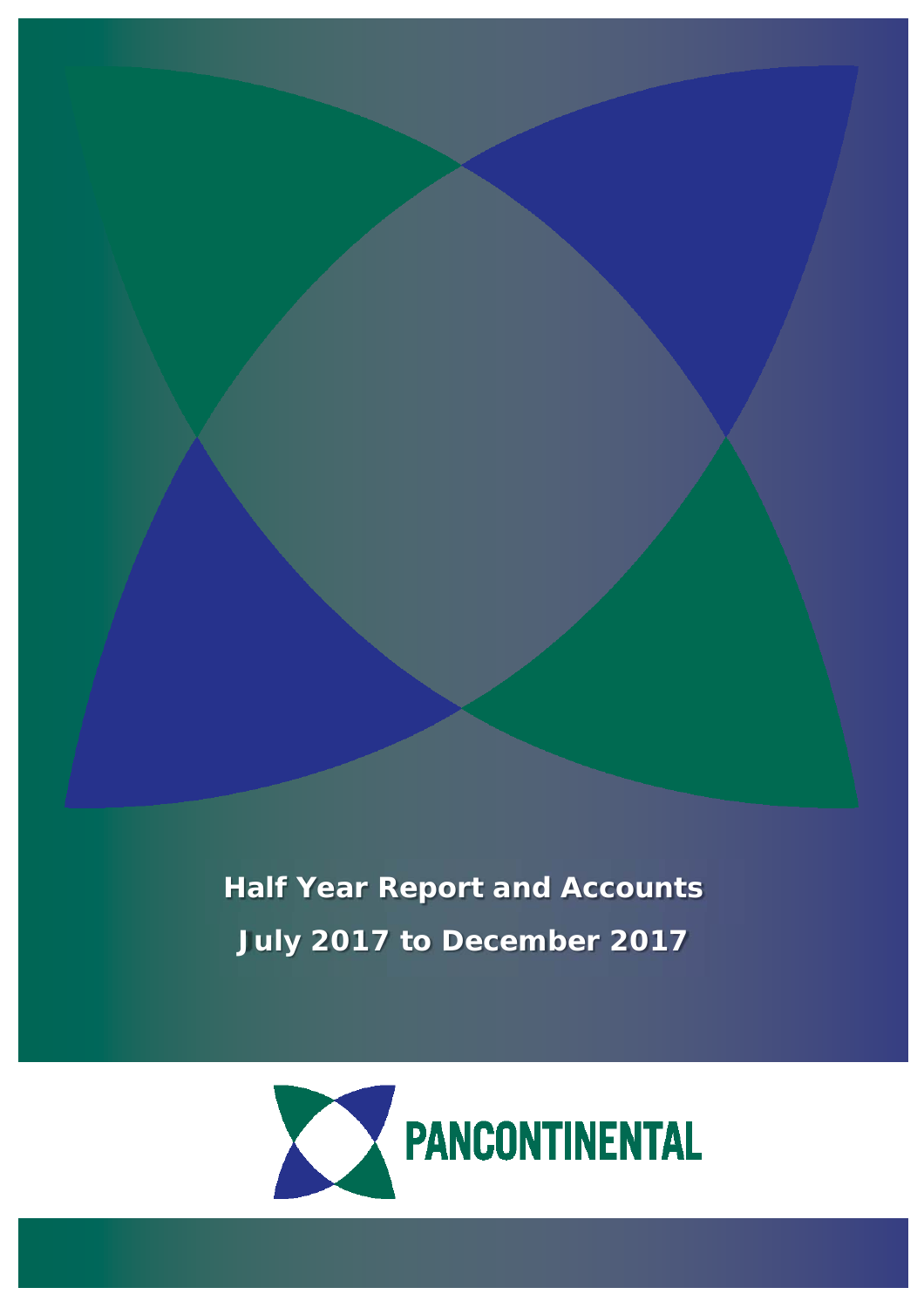## **ABN 95 003 029 543**

## **Directors**

Henry David Kennedy Non-Executive Chairman Ernest Anthony Myers Non-Executive Director Roy Barry Rushworth Non-Executive Director Marie Michele Malaxos Non-Executive Director

**Company Secretary** 

Vesna Petrovic

## **Registered Office**

Level One, 10 Ord Street West Perth WA 6005 Telephone: +61 8 6363 7090 Fax: +61 8 6363 7099

## **Share Registry**

Advanced Share Registry Services PO Box 1156 Nedlands WA 6909 Telephone: +61 8 9389 8033

## **Auditors**

Rothsay Chartered Accountants Level 1, Lincoln House 4 Ventnor Avenue West Perth WA 6005

## **Internet Address & Contact**

www.pancon.com.au info@pancon.com.au

## **ASX Code**

PCL

**This interim financial report does not include all the notes of the type normally included in an annual financial report. Accordingly, this report is to be read in conjunction with the Annual Report for the year ended 30 June 2017 and any public announcements made by Pancontinental Oil & Gas NL during the Half Year in accordance with the continuous disclosure requirements of the Corporations Act 2001.** 

# **Contents**

| Permit Schedule                   | 3  |
|-----------------------------------|----|
| Directors' Report                 | 4  |
| Directors' Declaration            | 11 |
| Independent Audit Report          | 12 |
| Statement of Comprehensive Income | 13 |
| Statement of Financial Position   | 14 |
| Statement of Changes in Equity    | 15 |
| <b>Statement of Cash Flows</b>    | 16 |
| Notes to the Financial Statements | 17 |

John Douglas Begg **Executive Director & Chief Executive Officer** 



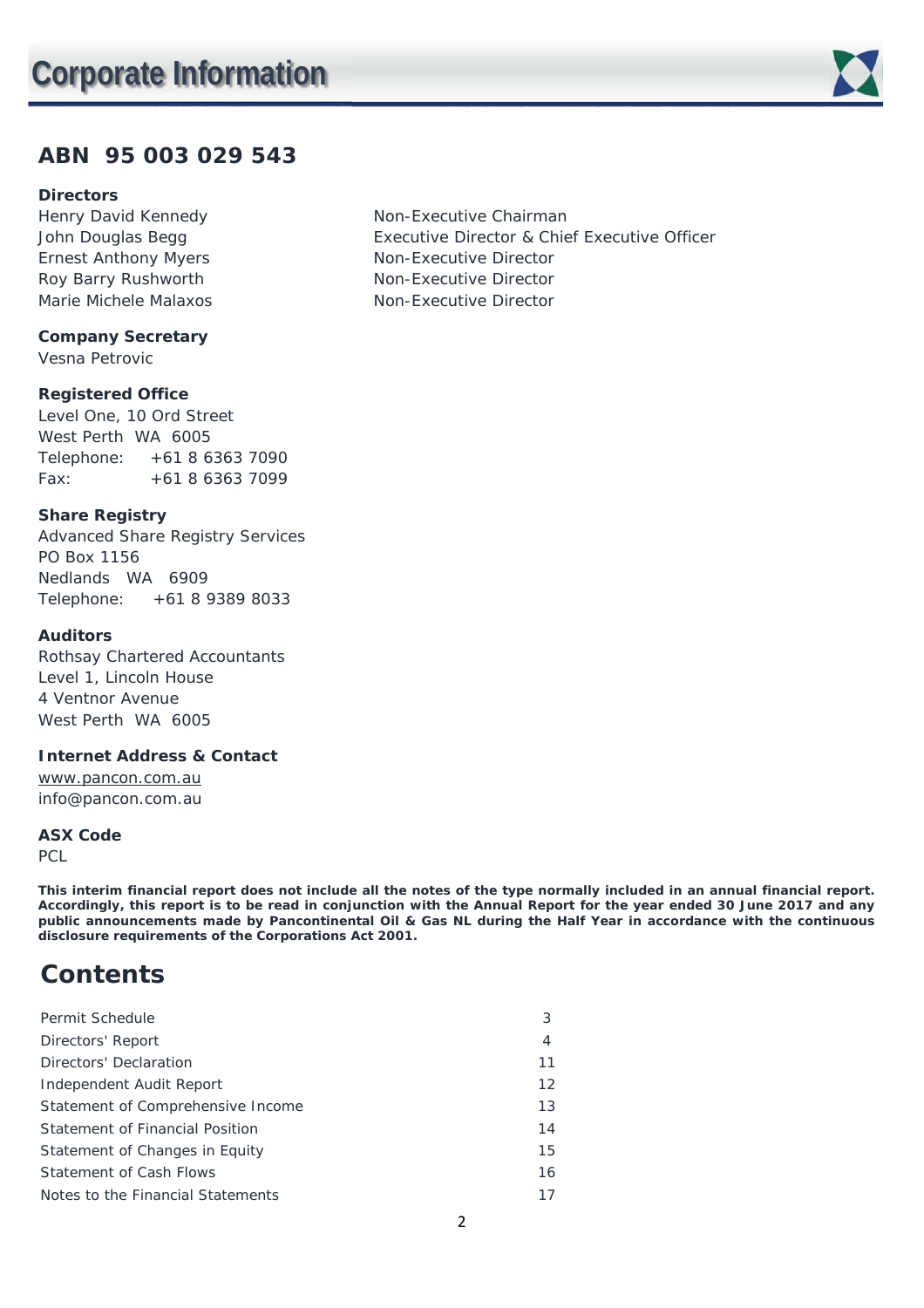

| <b>Licence Location</b> | <b>Licence Reference</b> | <b>PCL Interest</b> |
|-------------------------|--------------------------|---------------------|
| Namibia                 | <b>PEL 37</b>            | 20.00%              |
| Namibia                 | <b>PEL 87</b>            | 75.00%              |
| <b>USA California</b>   | Dempsey                  | 10.00%              |
| <b>USA California</b>   | Tulainyo                 | $*13.33\%$          |
| <b>USA California</b>   | Alvares                  | $*15.00\%$          |
| Kenya                   | L6 offshore              | 40.00%              |
| Kenya                   | L6 onshore               | 16.00%              |
| Australia               | Walyering                | *70.00%             |

\*earning

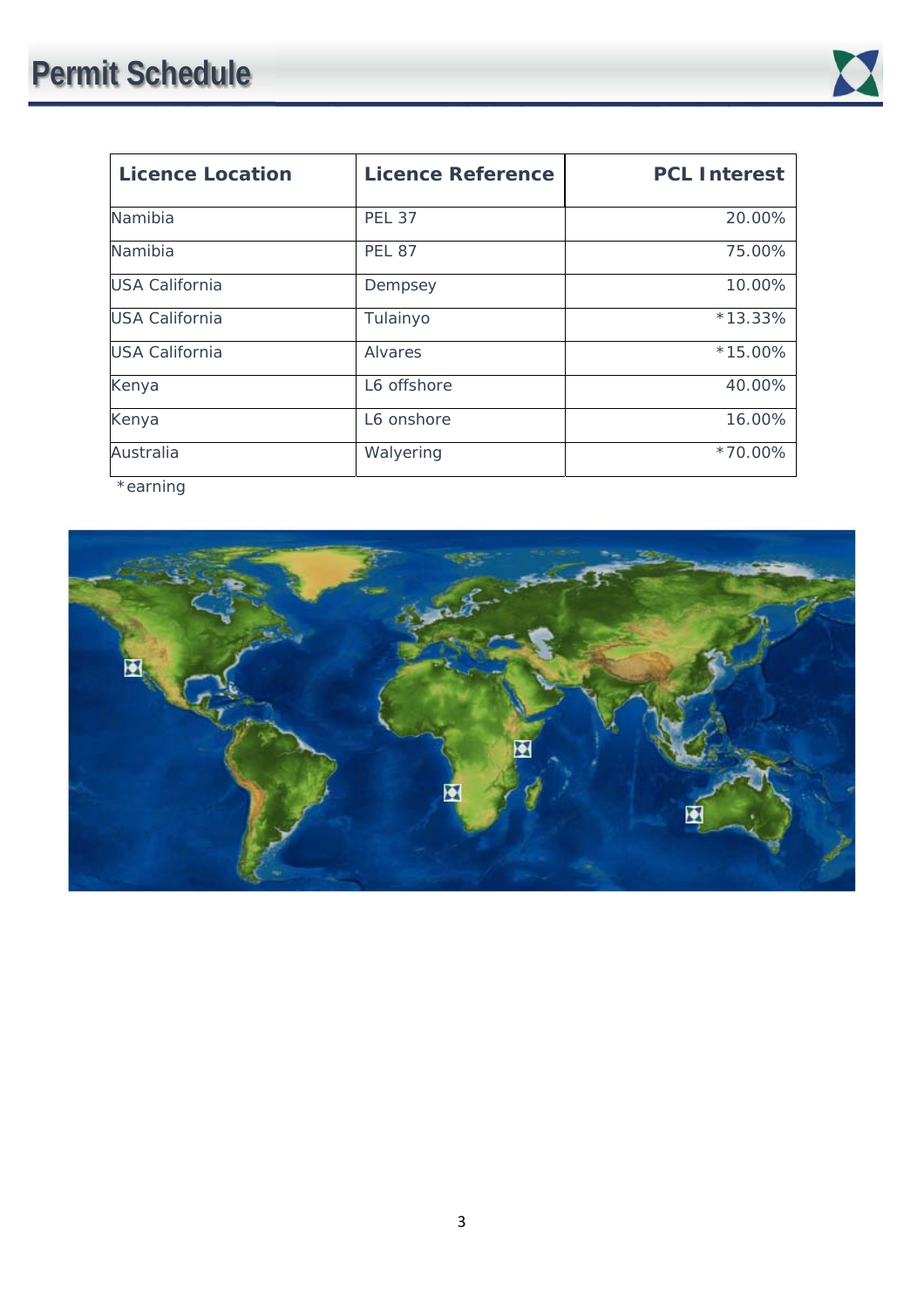

The Directors present their report on the consolidated entity consisting of Pancontinental Oil & Gas NL ("Pancontinental" or the "Company") and the entities it controlled at the end of or during the half year ended 31 December 2017.

**DIRECTORS** The names and details of the company's Directors in office during the half year and until the date of this report are as follows. Directors were in office for this entire period unless otherwise stated.

## **Names, qualifications, experience and special responsibilities**



**Henry David Kennedy** MA (Geology), SEG (Non-Executive Chairman)

Mr Kennedy is a Geologist with a long history in Australian and New Zealand oil and gas companies. During his time as a technical director he was instrumental in the formation and development of a number of successful listed companies. These companies were involved in numerous discoveries in Western Australia and New Zealand. At Pancontinental, Mr Kennedy has used his wide knowledge base to assist with the strategic direction of the company. Mr Kennedy has been a director of Pancontinental since August 1999.

Mr Kennedy is currently a Non-Executive Director of Norwest Energy NL (since April 1997) and was an East Africa Resources Limited Non-Executive Director (since March 2013) but resigned from the position in April 2015.



**John Douglas Begg** BSc (Geology) (Chief Executive Officer and Executive Director)

Mr Begg is an expert upstream oil and gas project generator and deal closer. Experienced in equity capital raisings, mergers and acquisitions, and negotiations with industry joint ventures, regulators and governments. An industry-leading geoscientist who has lived and worked with consistently high business impact in Australia, Developing South East Asian countries, the UK, Middle East and the USA. Mr Begg has been instrumental in the discovery and development of commercial oil and gas fields on three continents so far.

Mr Begg joined the Board as Executive Director and Chief Executive Officer in July 2017.



#### **Ernest Anthony Myers** CPA (Non-Executive Director)

Mr Myers, an Accountant by profession, has held senior management and executive roles within a number of ASX listed companies. During his career he has been instrumental in the capital raisings and financial management of these companies. He has played a key role in managing the Group's African portfolio. Mr Myers joined Pancontinental in March 2004 and has served in a number of executive and nonexecutive roles.

Mr Myers was an alternate Director of East Africa Resources Limited from June 2010 until April 2015.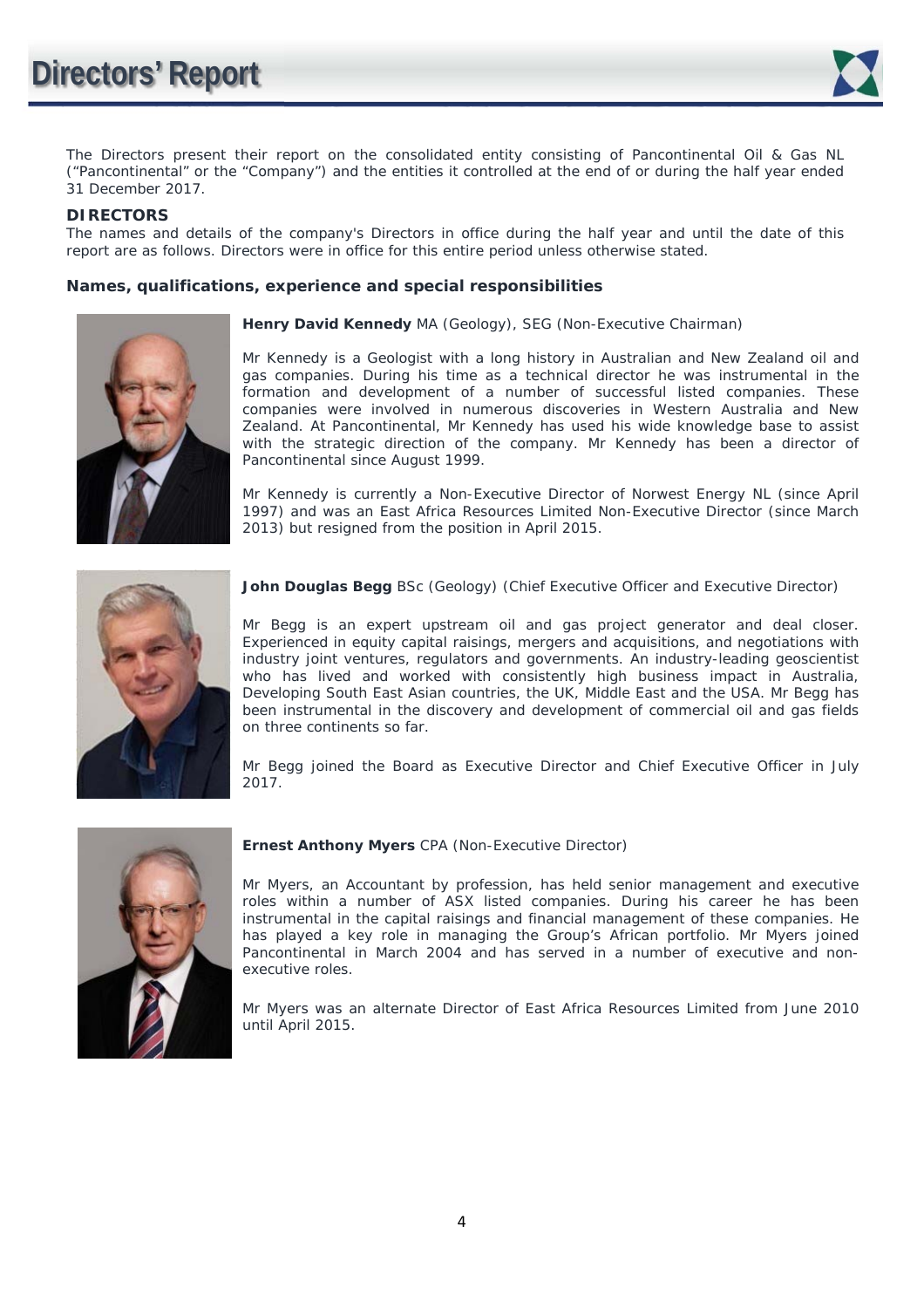



#### **Roy Barry Rushworth**, BSc (Non-Executive Director)

Mr Rushworth is a Geologist who brings extensive experience in petroleum exploration to the Company. Commencing with positions in exploration operations, his career then extended to the role of Chief Geologist and Exploration Manager for an Australian listed company. A number of oil and gas discoveries were made by the company during that time. More recently, Mr Rushworth has been responsible for identifying, negotiating and acquiring international new venture opportunities in Malta, Kenya, Morocco and Namibia. In addition, he has a track record of working closely with international government bodies and attracting blue chip joint venture partners to Pancontinental's projects.

Mr Rushworth has been a director of Pancontinental since August 2005.



**Marie Michele Malaxos** BE, Dip Bus, GAICD (Non-Executive Director)

Mrs Malaxos has been a professional executive in the resources sector for over 25 years, with involvement in all aspects of the development and operation of oil and gas fields including commercial and budget control, technical management and approval, stakeholder liaison, environmental management, health and safety management and assessment of assets for sale and purchase.

In July 2017, Mrs Malaxos was appointed to the Board of Pancontinental Oil & Gas NL as a Non-Executive Director.

## **FORMER DIRECTOR**

**John Edward Leach** BArts (Economics) CA, MBA (Independent Non-Executive Chairman)

Mr Leach was a Director of Pancontinental since February 2016, having held both the positions of Independent Non-Executive Director and more recently Independent Non-Executive Chairman. On 10 July 2017, after shareholder approval of the Bombora Natural Energy Pty Ltd acquisition Mr Leach stepped down from the Board.

## **COMPANY SECRETARY & DIRECTOR (alt)**



**Vesna Petrovic**, BComm, CPA

Mrs Petrovic is an Accountant who holds a Bachelor of Commerce, Major in Accounting Accounting and Business Law and has completed the Graduate Diploma in Applied Corporate Governance from the Governance Institute of Australia.

Roles in accounting and finance of numerous publicly listed entities, particularly those involved in Africa have provided Mrs Petrovic a base from which to contribute to the accounting and governance functions at Pancontinental.

Mrs Petrovic was appointed Company Secretary in April 2010 and alternate for Mr<br>Kennedy in July 2017. Kennedy in July 2017.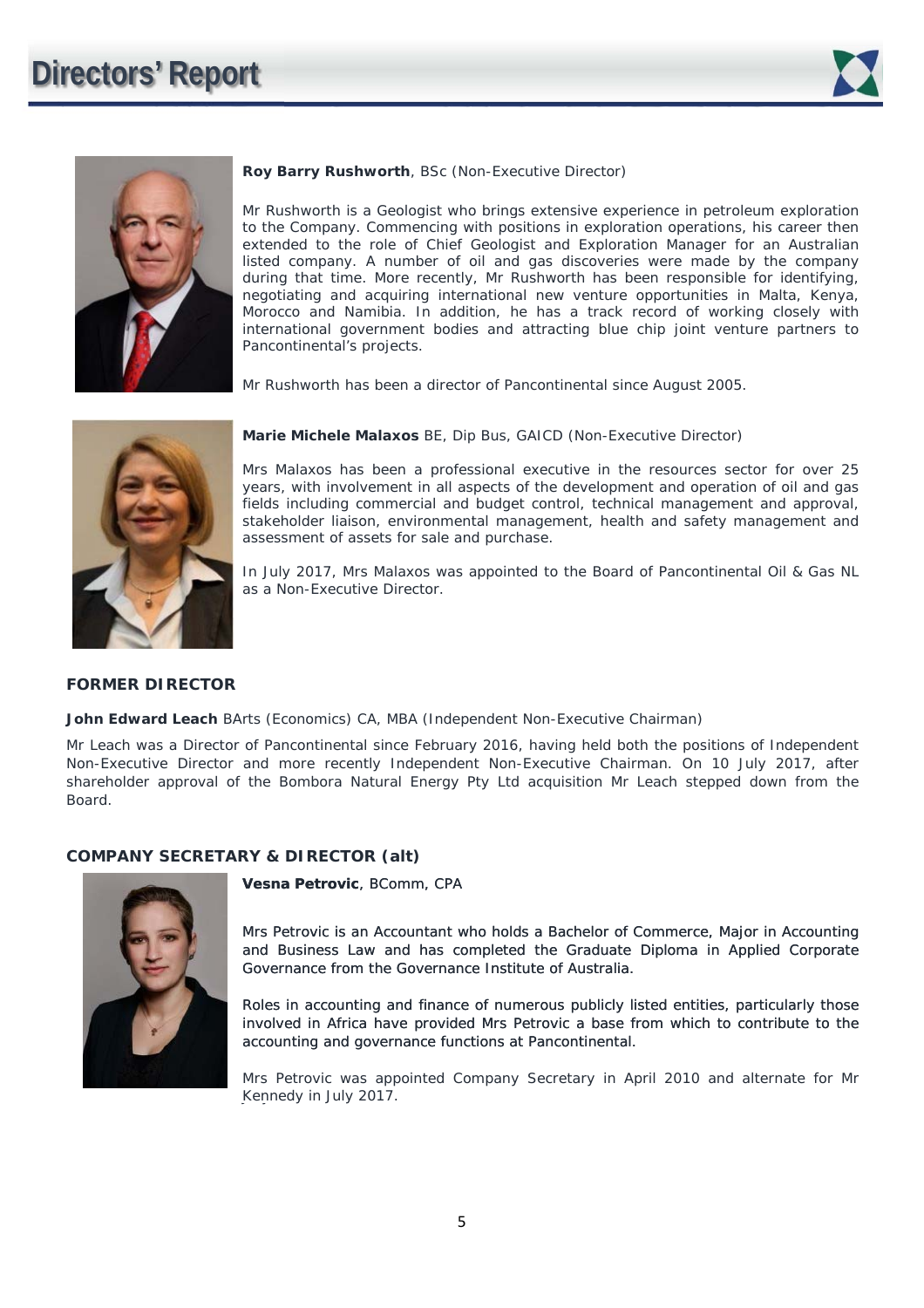

## **REVIEW AND RESULTS OF OPERATIONS**

The review of the consolidated entity's operations during the half year ended 31 December 2017 is as follows:

## **Financial**

| Revenue                                    | 20,247      |
|--------------------------------------------|-------------|
| Expenses                                   | (2,717,371) |
| Operating Profit /(Loss)                   | (2,697,124) |
| Income Tax                                 |             |
| Operating Profit /(Loss) for the half year | (2,697,124) |
|                                            |             |

## **Review of Operations**

#### **Namibia Offshore PEL 37**

| Location:     | Walvis Basin                                                                                                                     |                                          |                                                                                                                       |
|---------------|----------------------------------------------------------------------------------------------------------------------------------|------------------------------------------|-----------------------------------------------------------------------------------------------------------------------|
| Project Size: | 17,295 square kilometres                                                                                                         |                                          |                                                                                                                       |
| JV Partners:  | Tullow Namibia Limited (Operator)<br>Pancontinental Namibia Pty Ltd<br><b>ONGC Videsh Limited</b><br>Paragon Oil & Gas (Pty) Ltd | 35.00%<br>$30.00\%$ *<br>30.00%<br>5.00% | * Ownership of Pancontinental Namibia Pty Ltd:<br>Pancontinental Oil & Gas NL 66.67%<br>Africa Energy Corp.<br>33.33% |

Pancontinental holds a 20% interest in the PEL 37 project through an interest (66.67%) in subsidiary Pancontinental Namibia Pty Ltd. During the half year, Africa Energy Corp. committed to an investment of US \$7.7 million in Pancontinental Namibia Pty Ltd for a 33.33% shareholding, equating to 10% of PEL 37. US \$2.2 million was received at the close of the transaction with the balance due at the commencement of drilling in PEL 37.

The PEL 37 joint venture has confirmed that drilling of the Cormorant Prospect is scheduled to commence in September 2018. As negotiated in 2013, Pancontinental will be free carried through the drilling of the well.

Also during the half year, giant Indian corporation ONGC Videsh Limited farmed into the PEL 37 joint venture for a 30% non-operated interest.

The recent entry to the joint venture by both ONGC Videsh Limited and Africa Energy Corp. has added technical and financial strength to the joint venture.

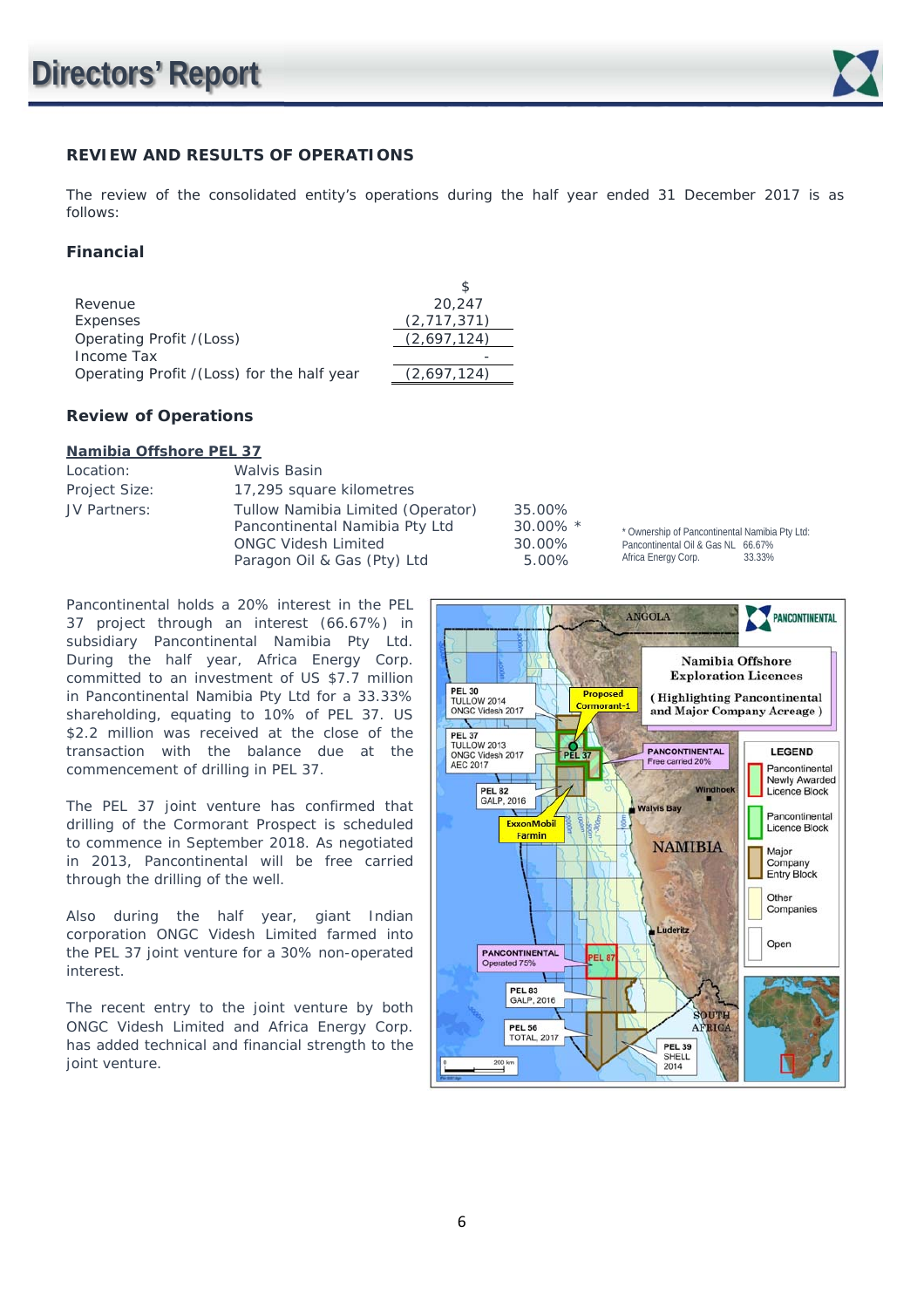

## **Namibia Offshore PEL 87**

| Location:     | Orange Basin                               |        |
|---------------|--------------------------------------------|--------|
| Project Size: | 10,947 square kilometres                   |        |
| JV Partners:  | Pancontinental (Operator)                  | 75.00% |
|               | Custos Investments (Pty) Ltd               | 15.00% |
|               | NAMCOR*                                    | 10.00% |
|               | *National Petroleum Corporation of Namibia |        |

Also in Namibia, Pancontinental signed a Petroleum Agreement over a large, offshore exploration area in the Orange Basin. A new Petroleum Exploration Licence (PEL 87) was issued for this area. Pancontinental is the project Operator, with a 75% interest. PEL 87 covers 10,947 km² in an area that is on trend to where industry giants Shell, GALP (Portugal) and Total (in 2017) have acquired interests.

The new Pancontinental project area is in a region where high-capacity oil prospects, such as large turbidites sand bodies, have been identified. Initial exploration studies by Pancontinental have been encouraging with a number of leads mapped that have the potential for very large volumes of oil.

## **USA California – Dempsey Gas Project**

| Location:     | Sacramento Gas Basin        |            |     |
|---------------|-----------------------------|------------|-----|
| Project Size: | 18 square kilometres        |            |     |
| JV Partners:  | Sacgasco Limited (Operator) | (ASK:SGC)  | 50% |
|               | Pancontinental Oil & Gas NL | (ASK: PCL) | 10% |
|               | <b>Empyrean Energy PLC</b>  | (AIM:EME)  | 30% |
|               | Xstate Resources Limited    | (ASK: XST) | 10% |



California Project Map

Pancontinental has earned a 10% interest in the Dempsey Gas Project located in the northern part of the Sacramento Gas Basin by part funding the drilling of Dempsey 1-15.

Dempsey 1-15 was drilled and natural flow testing commenced during the half year. The well reached the planned total depth of 2,970m or 9,750 feet, encountering gas in all targeted intervals.

Testing has so far been carried out within two high pressure intervals in the lower part of the well bore. These both successfully flowed clean, dry gas of pipeline quality naturally to surface at moderate rates. Additional testing of these zones



**Dempsey 1-15 Gas Flare**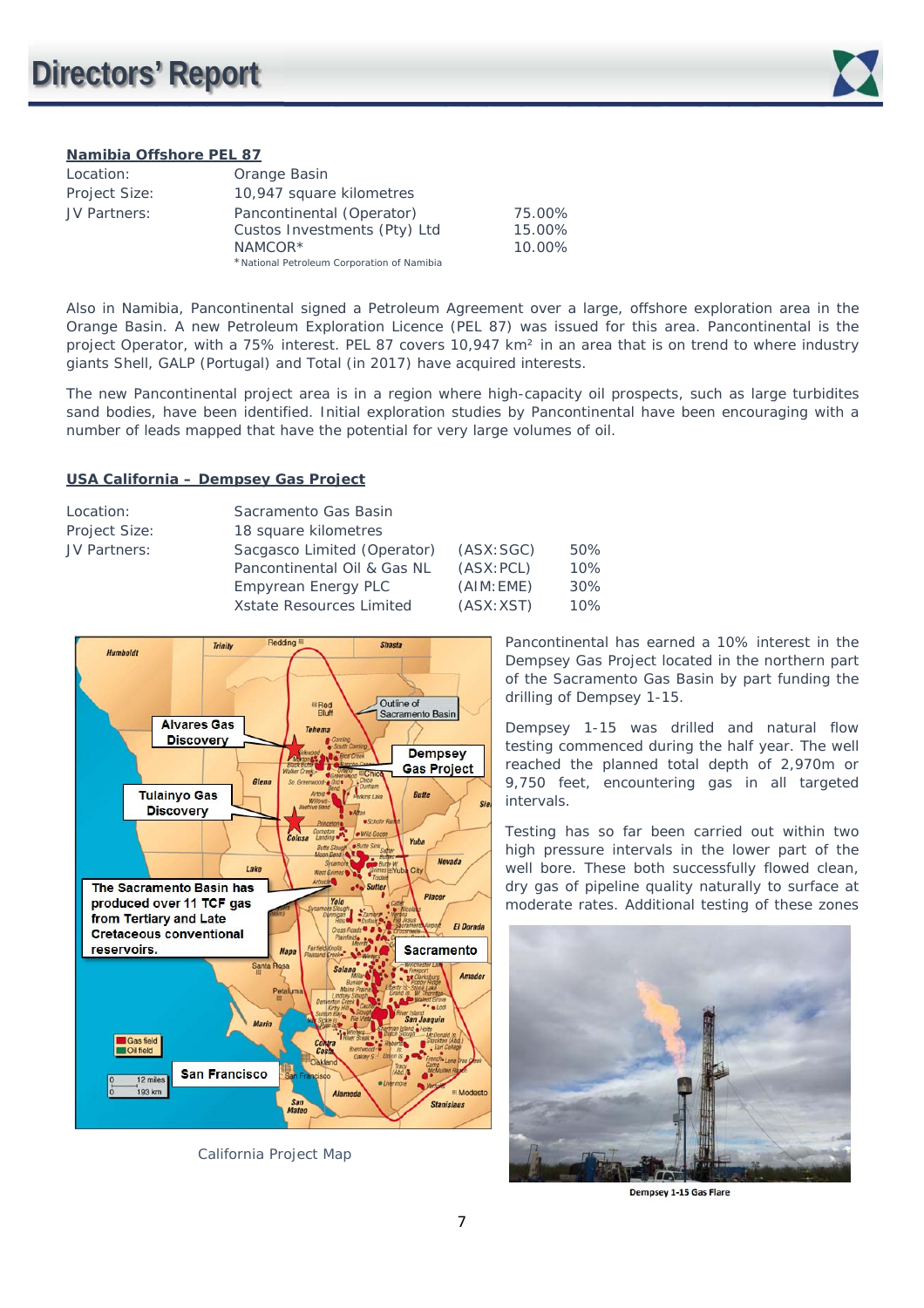

is under consideration compared with the decision to move up hole to test additional gas zones. The Company hopes to prove that the Dempsey gas discovery contains conventional sandstone gas reservoirs capable of flowing at commercial rates without stimulation.

## **USA California – Tulainyo Gas Discovery**

| Location:     | Sacramento Gas Basin                     |           |            |                                       |
|---------------|------------------------------------------|-----------|------------|---------------------------------------|
| Project Size: | 152 square kilometres                    |           |            |                                       |
| JV Partners:  | CRPC (Operator)                          | (NYSE)    | 41.67%     | *PCL earning 33.33%.                  |
|               | Pancontinental Oil & Gas NL **(ASX: PCL) |           | $33.33\%*$ | **Raven Energy Limited earning 60%    |
|               | Cirque Resources LP                      | (Private) | 25.00%     | through investment in PCL subsidiary. |

Pancontinental participated in the drilling of the Tulainyo 2-7 appraisal well on the untested Tulainyo gas discovery during the half year. Most of the funding for the well was provided by investment partner Raven Energy Limited. The well, which was the second in Pancontinental's 2017 drilling programme, reached a planned total depth of 1,737m or 5,700 feet encountering gas at all predicted levels. Tulainyo is a large, anticline with expensive surface expression located in the frontal folds of the Coastal ranges of California on the west side of the Sacramento Gas Basin. As such, geological and drilling conditions are challenging and the Tulainyo 2-7 has firstly been a mechanical success not matched by historic drilling attempts in the area.

Testing of the well will be progressed in at least two stages commencing with a selection of sandstone reservoirs with conventional gas production potential lower in the well. Once sufficient data has been captured from the first test, a removable bridge plug will be set to isolate the lower test zone and a second test will be conducted over a shallower, thicker package of sands. Overall the flow testing program is expected to take approximately two months to complete.

Funding of the well and associated testing will now provide Pancontinental's partly owned subsidiary with a 10% interest in the southern half of a very large lease position covering the extent of the anticline structure. The staged funding and drilling of a second and third well in the programme can increase the earned interest to 33.33% across the entire project.



Drilling the Tulainyo 2-7 gas appraisal well in California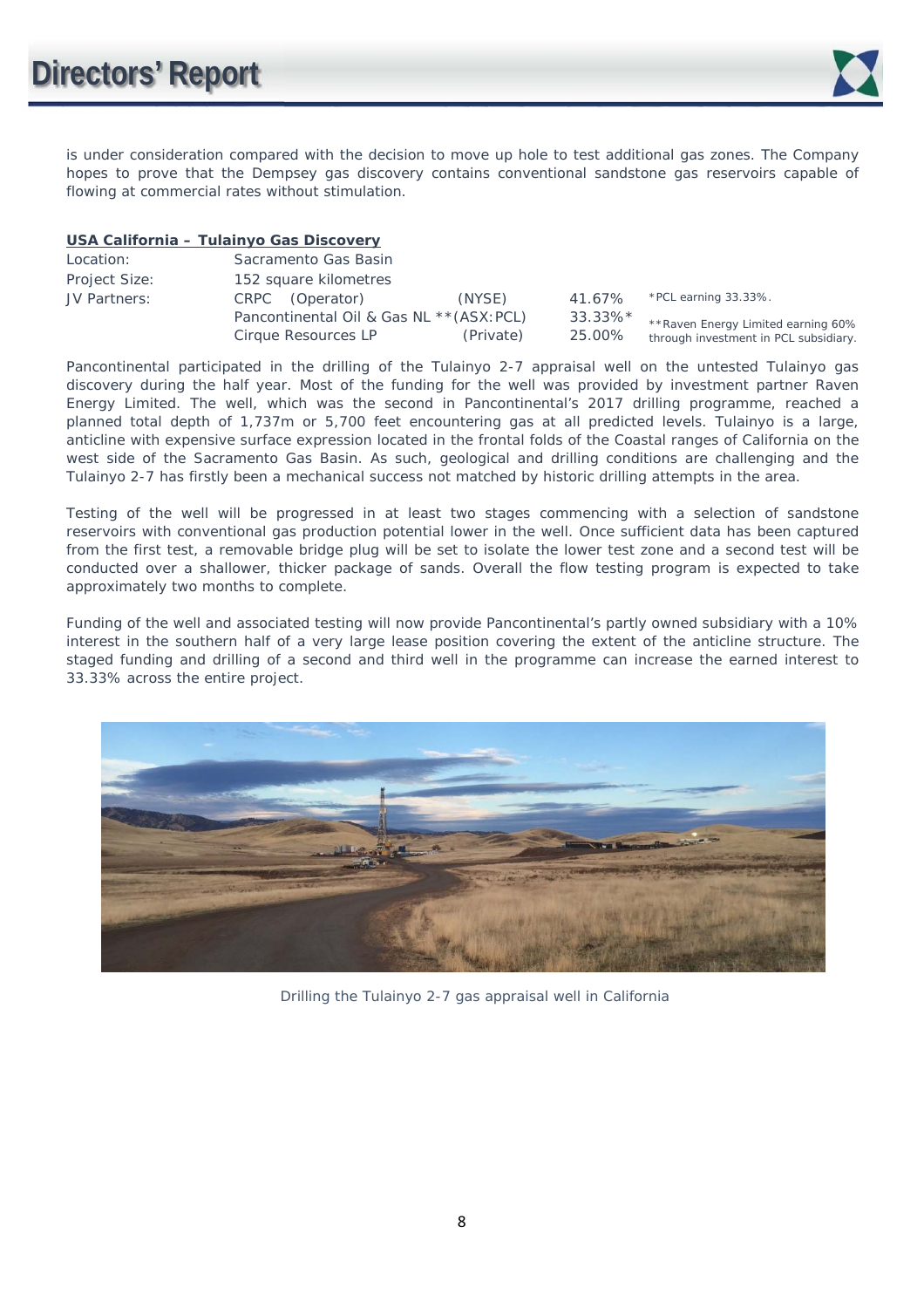

## **Western Australia – Perth Basin Walyering**

| Location:     | Perth Basin                 |            |          |
|---------------|-----------------------------|------------|----------|
| Project Size: | 120 square kilometres       |            |          |
| JV Partners:  | UIL Energy Ltd (Operator)   | (ASK: UIL) | 30.00%   |
|               | Pancontinental Oil & Gas NL | (ASX: PCL) | 70.00%*  |
|               |                             |            | *earning |

Under a farmin with UIL Energy Ltd, Pancontinental can earn a 70% operated interest in the southern part of onshore exploration licence EP 447, covering the 1971-discovered Walyering Gas Field, by acquiring a 3D seismic survey. The Walyering Gas Field is characterised by conventional gas reservoirs that are capable of flowing naturally at high rates. The discovery well Walyering-1 flowed at rates up to 13.5 MMcfd. The Company is currently processing an application to conduct an approximately 90km<sup>2</sup> 3D seismic survey. This is a challenging process requiring environmental, heritage and land holder approvals before the regulatory authority can issue a permit.

#### **Acquisition of Bombora Natural Energy Pty Ltd**

Pancontinental shareholders approved the acquisition of subsidiary Bombora Natural Energy Pty Ltd in July 2017. With the acquisition, the Company obtained rights to interests in gas projects located in the Sacramento Basin, California, USA and the Perth Basin, Western Australia.

The Company held a General Meeting of shareholders in July 2017 to approve the Bombora transaction and related resolutions. All resolutions put to the meeting were passed on a poll.

## **Fundraising**

In addition to the funds received from the divestment of a 33.33% interest in Pancontinental Namibia Pty Ltd of US \$2.2 million, the Company raised AU \$2.0 million via placement to sophisticated and professional investors.

#### **Annual General Meeting & Annual Report**

The Company held its Annual General Meeting of shareholders in November 2017. All directors were in attendance including CEO John Begg who participated via live video link from California where his attendance was required for the drilling of the Tulainyo 2-7 well. All resolutions put to the meeting were passed on a poll.

Pancontinental's Annual Report was released during the half year and can be found on the Company's website at: http://pancon.com.au/wp-content/uploads/2018/01/2017-Annual-Report.pdf

#### **Conferences & Roadshow**

During the half year, the Company was represented at the following events:

- RIU Good Oil Conference in Perth. The Conference is an opportunity to connect with professionals from the Australian Oil and Gas sector to discuss potential projects and investment opportunities.
- Africa Oil Week in South Africa. Africa Oil Week is Africa's premier international oil and gas event dedicated to the upstream industry.
- 121 Oil and Gas Investment Conference in London. This is where oil and gas company representatives meet with leading energy funds and oil and gas financiers.

In addition a roadshow was conducted in London to update investors on Pancontinental's planned activities going forward.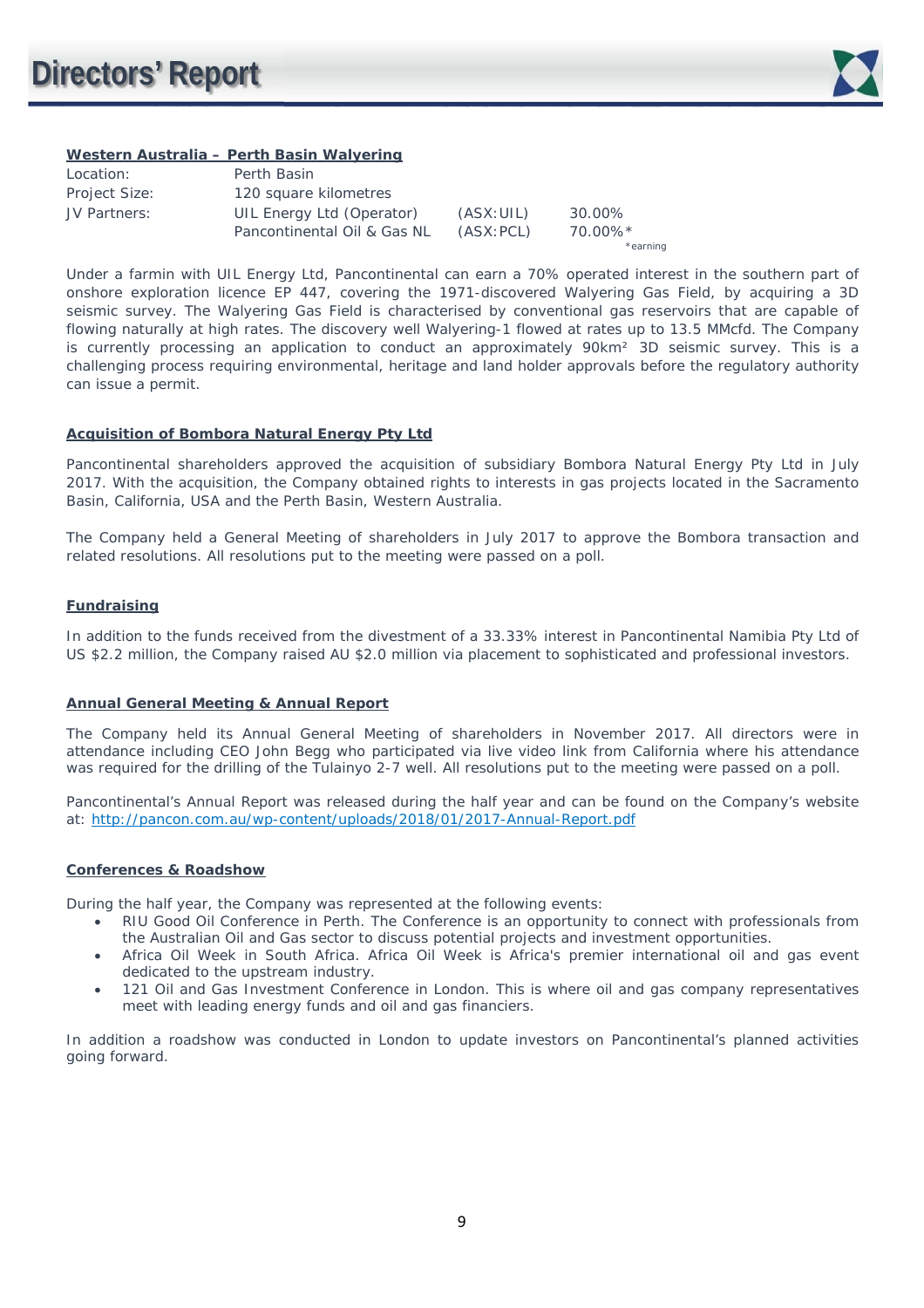

CEO John Begg presenting at the 2017 RIU Good Oil Conference in Perth.

## **CHANGES IN STATE OF AFFAIRS**

During the half year ended 31 December 2017, there were no significant change in the entity's state of affairs other than that referred to in the Half Year Financial Statements of Notes thereto.

This report is made in accordance with a resolution of the Directors.

EA Myers Director PERTH, 15 March 2018

## **AUDITOR INDEPENDENCE**

The Directors received the following declaration from the auditor of Pancontinental Oil & Gas NL:

## **Auditor's Independence Declaration to the Directors of Pancontinental Oil & Gas NL**

In accordance with Section 307C of the Corporations Act 2001 (the "Act") I hereby declare that to the best of my knowledge and belief there have been:

- i) no contraventions of the auditor independence requirements of the Act in relation to the audit review of the 31 December 2017 half year financial statements; and
- ii) no contraventions of any applicable code of professional conduct in relation to the audit.

Mr Graham Swan

Lead Auditor

Rothsay Chartered Accountants

15 March 2018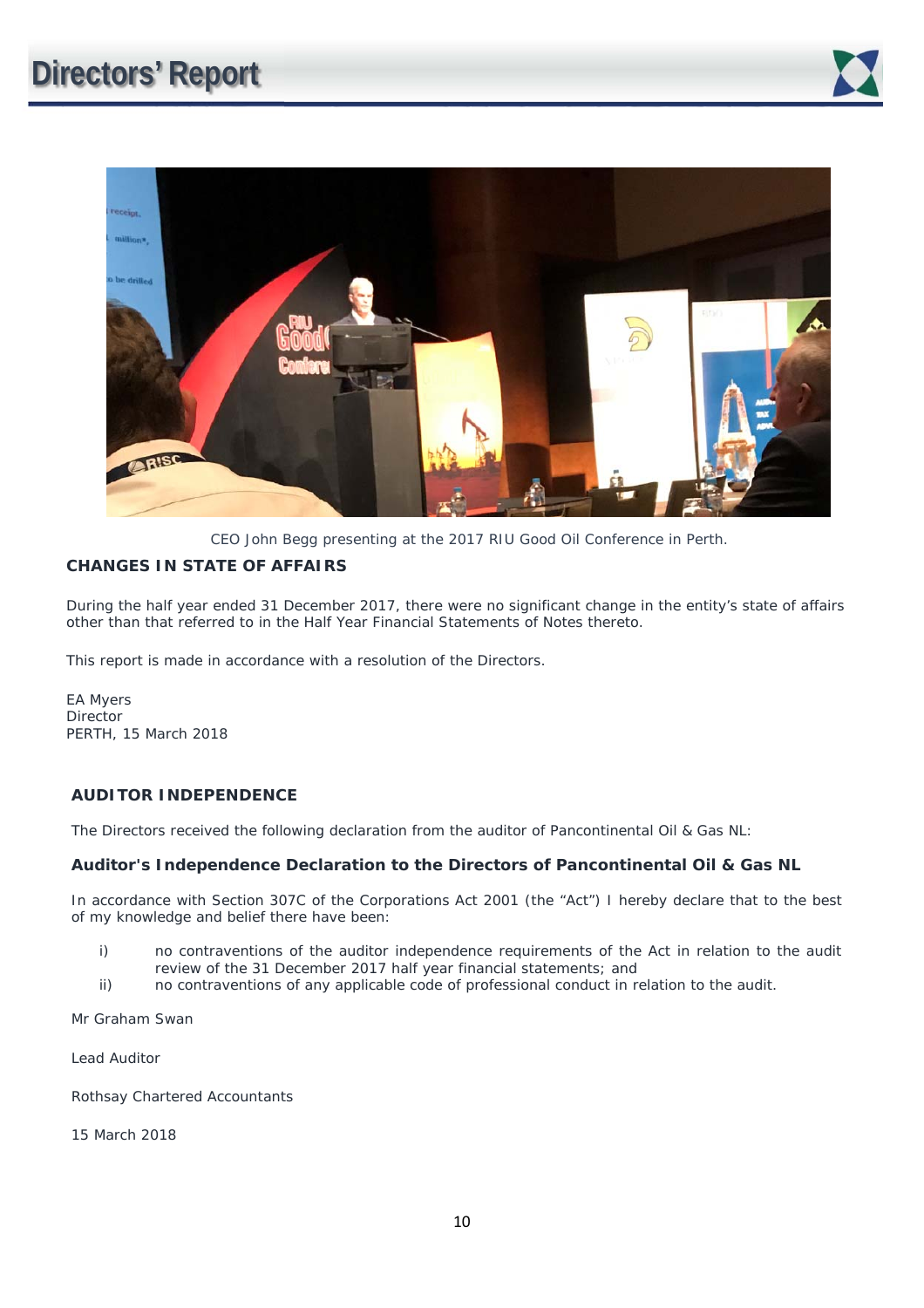

## **DIRECTORS' DECLARATION FOR THE HALF YEAR ENDED 31 DECEMBER 2017**

The Directors declare that:

- (a) The attached Financial Statements and Notes thereto comply with Accounting Standards;
- (b) The attached Financial Statements and Notes thereto give a true and fair view of the financial position and performance of the consolidated entity;
- (c) In the Directors' opinion, the attached Financial Statements and Notes thereto are in accordance with the Corporations Act, 2001; and
- (d) In the Directors' opinion, there are reasonable grounds to believe that Pancontinental Oil & Gas NL will be able to pay its debts as and when they become due and payable.

This declaration is made in accordance with a Resolution of the Directors pursuant to section 303(5) of the Corporations Act, 2001.

On behalf of the Directors

EA Myers Director PERTH, 15 March 2018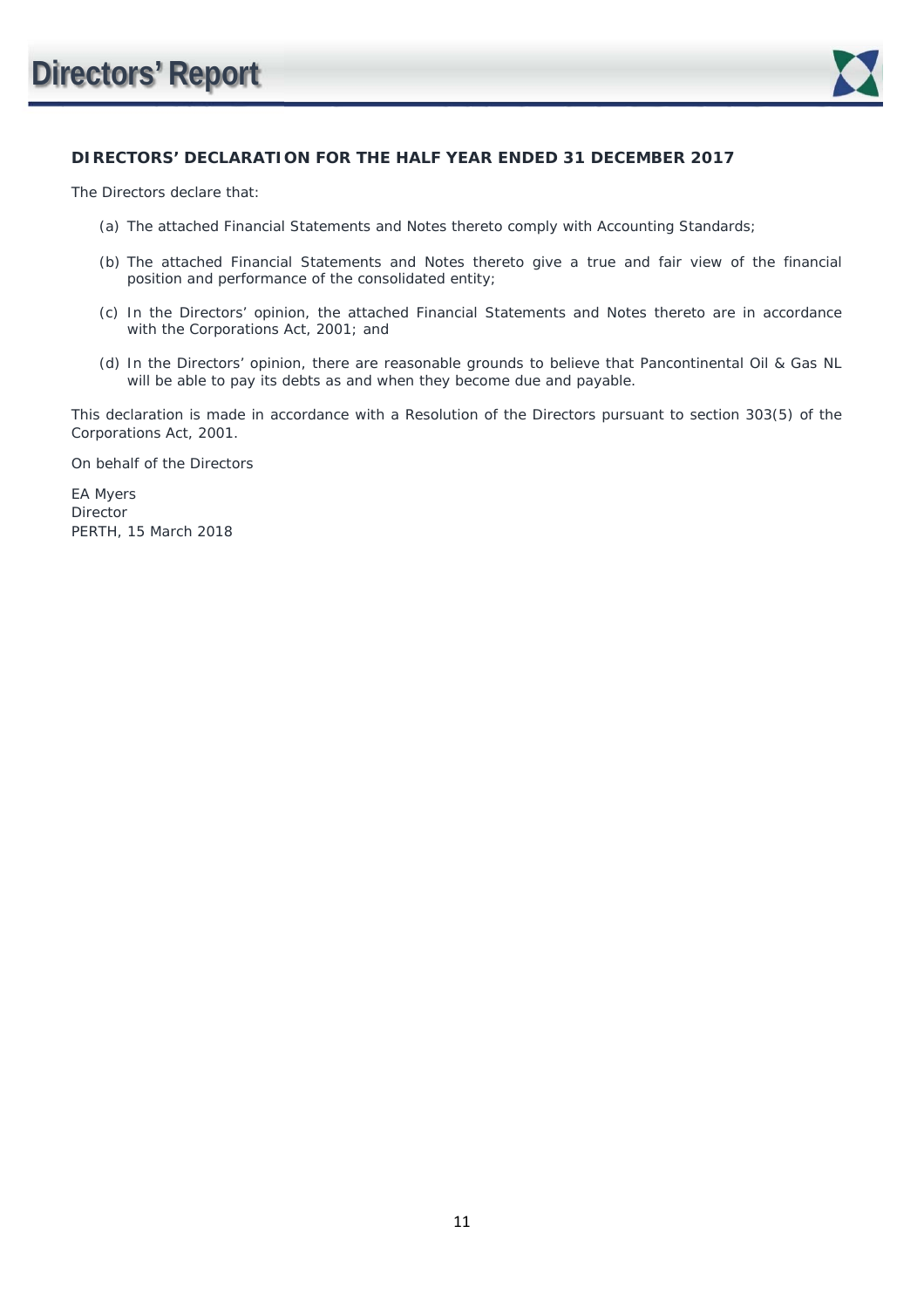

Level 1, Lincoln House, 4 Ventnor Avenue, West Perth WA 6005 P.O. Box 8716, Perth Business Centre WA 6849 Phone 9486 7094 www.rothsayresources.com.au

#### Independent Review Report to the Members of Pancontinental Oil & Gas NL

#### The financial report and directors' responsibility

The interim consolidated financial report comprises the statement of financial position, statement of comprehensive income, statement of changes in equity, cashflow statement, accompanying notes to the financial statements, and the directors' declaration for Pancontinental Oil & Gas NL for the half-year ended 31 December 2017.

The Company's directors are responsible for the preparation and fair presentation of the consolidated financial report in accordance with Australian Accounting Standard AASB 134 Interim Financial Reporting and the Corporations Act 2001. This includes responsibility for the maintenance of adequate accounting records and internal controls that are designed to prevent and detect fraud and error, and for the accounting policies and accounting estimates inherent in the financial report.

#### Review approach

We conducted our review in accordance with Auditing Standard on Review Engagements ASRE 2410 Review of an Interim Financial Report Performed by the Independent Auditor of the Entity, in order to state whether, on the basis of the procedures described, we have become aware of any matter that makes us believe that the interim consolidated financial report is not in accordance with the Corporations Act 2001 including: giving a true and fair view of the consolidated financial position as at 31 December 2017 and the performance for the half year ended on that date; and complying with Australian Accounting Standard AASB 134 Interim Financial Reporting and the Corporations Regulations 2001. As auditor of Pancontinental Oil & Gas NL, ASRE 2410 requires that we comply with the ethical requirements relevant to the audit of the annual financial report.

A review of an interim financial report consists of making enquiries, primarily of persons responsible for financial and accounting matters, and applying analytical and other review procedures. A review is substantially less in scope than an audit conducted in accordance with Australian Auditing Standards and consequently does not enable us to obtain assurance that we would become aware of all significant matters that might be identified in an audit. Accordingly we do not express an audit opinion.

#### Independence

In conducting our review we have complied with the independence requirements of the Corporations Act 2001.

#### Conclusion

Based on our review, which is not an audit, we have not become aware of any matter that makes us believe that the interim consolidated financial report of Pancontinental Oil & Gas NL is not in accordance with the Corporations Act 2001, including:

- giving a true and fair view of the consolidated financial position as at 31 December 2017 and of the performance for the half-year ended on that date; and
- complying with Australian Accounting Standard AASB134 Interim Financial Reporting and the Corporations Regulations 2001.

**Rothsay Auditing** 

**Graham Swan FCA** Partner

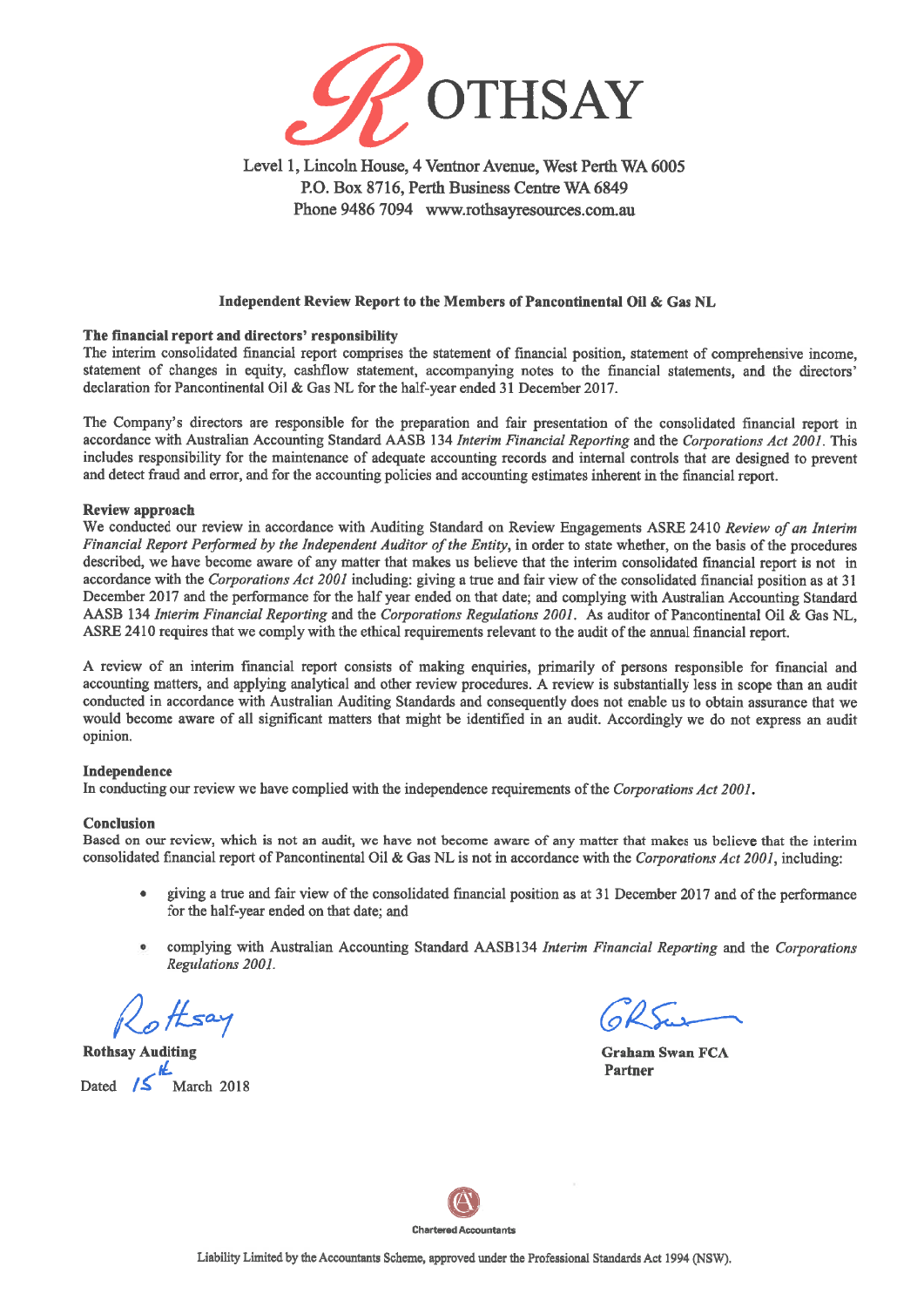

## HALF YEAR ENDED 31 DECEMBER 2017 Notes CONSOLIDATED

|                                                             |                | Dec 2017       | Half Year to Half Year to<br>Dec 2016 |
|-------------------------------------------------------------|----------------|----------------|---------------------------------------|
|                                                             |                | \$             | \$                                    |
| <b>OPERATING ACTIVITIES</b>                                 |                |                |                                       |
| Gas sales                                                   |                | 2,319          |                                       |
| Depreciation                                                |                | (12, 728)      | (9,369)                               |
| Salaries, fees & benefits (inc leave accruals & recoveries) |                | (544, 671)     | (661, 413)                            |
| Options                                                     |                | (892, 324)     |                                       |
| Audit fees                                                  |                | (11, 477)      | (7,000)                               |
| Exploration $-$ generative & write offs                     | $\overline{7}$ | (590, 369)     | (2,318,316)                           |
| Annual report costs                                         |                | (8,836)        | (8, 531)                              |
| ASX fees                                                    |                | (12, 940)      | (12, 759)                             |
| Filing fees                                                 |                | (2, 298)       | (1, 975)                              |
| Insurance                                                   |                | (26, 256)      | (20, 329)                             |
| Legal fees                                                  |                | (105, 146)     | (49, 322)                             |
| Share registry costs                                        |                | (15, 736)      | (11, 076)                             |
| Rent, outgoings and office                                  |                | (113, 879)     | (81, 632)                             |
| Travel                                                      |                | (101, 504)     | (29,002)                              |
| Merger costs                                                |                | (100,000)      |                                       |
| Other revenues and expenses                                 |                | (179, 207)     | (98, 125)                             |
| <b>TOTAL OPERATING ACTIVITIES</b>                           |                | (2,715,052)    | (3,308,849)                           |
|                                                             |                |                |                                       |
| <b>FINANCING ACTIVITIES</b>                                 |                |                |                                       |
| Financing income                                            |                | 17,928         | 5,661                                 |
| Financing expense                                           |                |                |                                       |
| <b>TOTAL FINANCING ACTIVITIES</b>                           |                | 17,928         | 5,661                                 |
| PROFIT/(LOSS) BEFORE INCOME TAX                             |                | (2,697,124)    | (3, 303, 188)                         |
| Income tax expense                                          |                |                |                                       |
| PROFIT/(LOSS) FOR THE PERIOD                                |                | (2,697,124)    | (3, 303, 188)                         |
|                                                             |                |                |                                       |
| <b>OTHER COMPREHENSIVE INCOME/(LOSS)</b>                    |                |                |                                       |
| Other comprehensive income                                  |                |                |                                       |
| TOTAL OTHER COMPREHENSIVE INCOME/(LOSS)                     |                | $\overline{a}$ |                                       |
|                                                             |                |                |                                       |
| TOTAL COMPREHENSIVE INCOME/(LOSS) FOR THE<br><b>PERIOD</b>  |                | (2,697,124)    | (3, 303, 188)                         |
|                                                             |                |                |                                       |
| Comprehensive income / (loss) attributable to:              |                |                |                                       |
| Owners of the Company                                       |                | (2,682,140)    | (3,303,188)                           |
| Non-controlling interest                                    |                | (14, 984)      |                                       |
|                                                             |                | (2,697,124)    | (3, 303, 188)                         |
|                                                             |                |                |                                       |
| Basic earnings per share (cents per share)                  | 5              | (0.07)         | (0.20)                                |
| Diluted earnings per share (cents per share)                |                | (0.07)         | (0.20)                                |

The Statement of Comprehensive Income is to be read in conjunction with the Notes to the Financial Statements.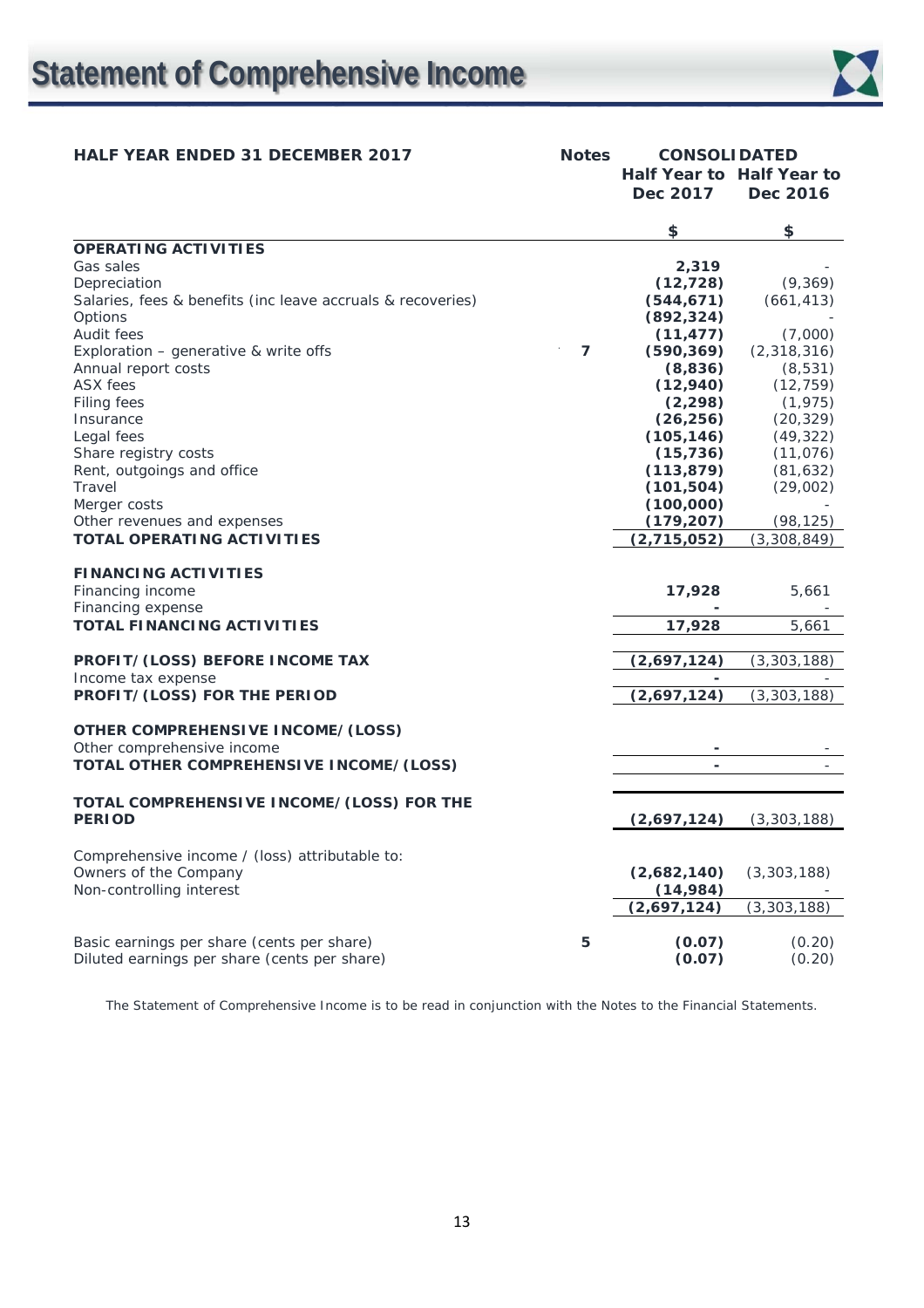

| AT 31 DECEMBER 2017                                    | <b>Notes</b>                     | <b>CONSOLIDATED</b>         |                           |  |
|--------------------------------------------------------|----------------------------------|-----------------------------|---------------------------|--|
|                                                        |                                  | Dec 2017                    | <b>Jun 2017</b>           |  |
|                                                        |                                  | \$                          | \$                        |  |
| <b>CURRENT ASSETS</b>                                  |                                  |                             |                           |  |
| Cash assets                                            | 3                                | 1,728,715                   | 740,160                   |  |
| Trade and other receivables                            |                                  | 501,768                     | 77,571                    |  |
| <b>TOTAL CURRENT ASSETS</b>                            |                                  | 2,230,483                   | 817,731                   |  |
| <b>NON-CURRENT ASSETS</b>                              |                                  |                             |                           |  |
| Property, plant and equipment                          |                                  | 81,696                      | 45,423                    |  |
| Deferred exploration, evaluation and development costs | $\overline{7}$                   | 9,854,565                   | 6,874,976                 |  |
| <b>TOTAL NON-CURRENT ASSETS</b>                        |                                  | 9,936,261                   | 6,920,399                 |  |
|                                                        |                                  |                             |                           |  |
| <b>TOTAL ASSETS</b>                                    |                                  | 12,166,744                  | 7,738,130                 |  |
| <b>CURRENT LIABILITIES</b>                             |                                  |                             |                           |  |
| Trade and other payables                               |                                  | 484,751                     | 499,946                   |  |
| <b>TOTAL CURRENT LIABILITIES</b>                       |                                  | 484,751                     | 499,946                   |  |
|                                                        |                                  |                             |                           |  |
|                                                        |                                  |                             |                           |  |
| <b>NON-CURRENT LIABILITIES</b>                         |                                  | 42,722                      |                           |  |
| Provision for employee entitlements<br>Other payables  |                                  | 134,373                     | 10,871                    |  |
| <b>TOTAL NON-CURRENT LIABILITIES</b>                   |                                  | 177,095                     | 10,871                    |  |
|                                                        |                                  |                             |                           |  |
| <b>TOTAL LIABILITIES</b>                               |                                  | 661,846                     | 510,817                   |  |
| <b>NET ASSETS</b>                                      |                                  | 11,504,898                  | 7,227,313                 |  |
|                                                        |                                  |                             |                           |  |
| <b>EQUITY</b>                                          |                                  |                             |                           |  |
| Contributed equity<br><b>Reserves</b>                  | $\overline{2}$                   | 108,558,381                 | 103,369,164               |  |
| <b>Accumulated losses</b>                              | $\overline{2}$<br>$\overline{2}$ | 2,517,939<br>(99, 571, 422) | 100,000<br>(96, 241, 851) |  |
| <b>Total Equity</b>                                    |                                  | 11,504,898                  | 7,227,313                 |  |
|                                                        |                                  |                             |                           |  |
| <b>TOTAL EQUITY</b>                                    |                                  | 11,504,898                  | 7,227,313                 |  |
|                                                        |                                  |                             |                           |  |
| Capital and reserves attributable to owners of PCL     |                                  | 10,614,480                  | 7,227,313                 |  |
| Non-controlling interest                               |                                  | 890,418                     |                           |  |
|                                                        |                                  | 11,504,898                  | 7,227,313                 |  |

The Statement of Financial Position is to be read in conjunction with the Notes to the Financial Statements.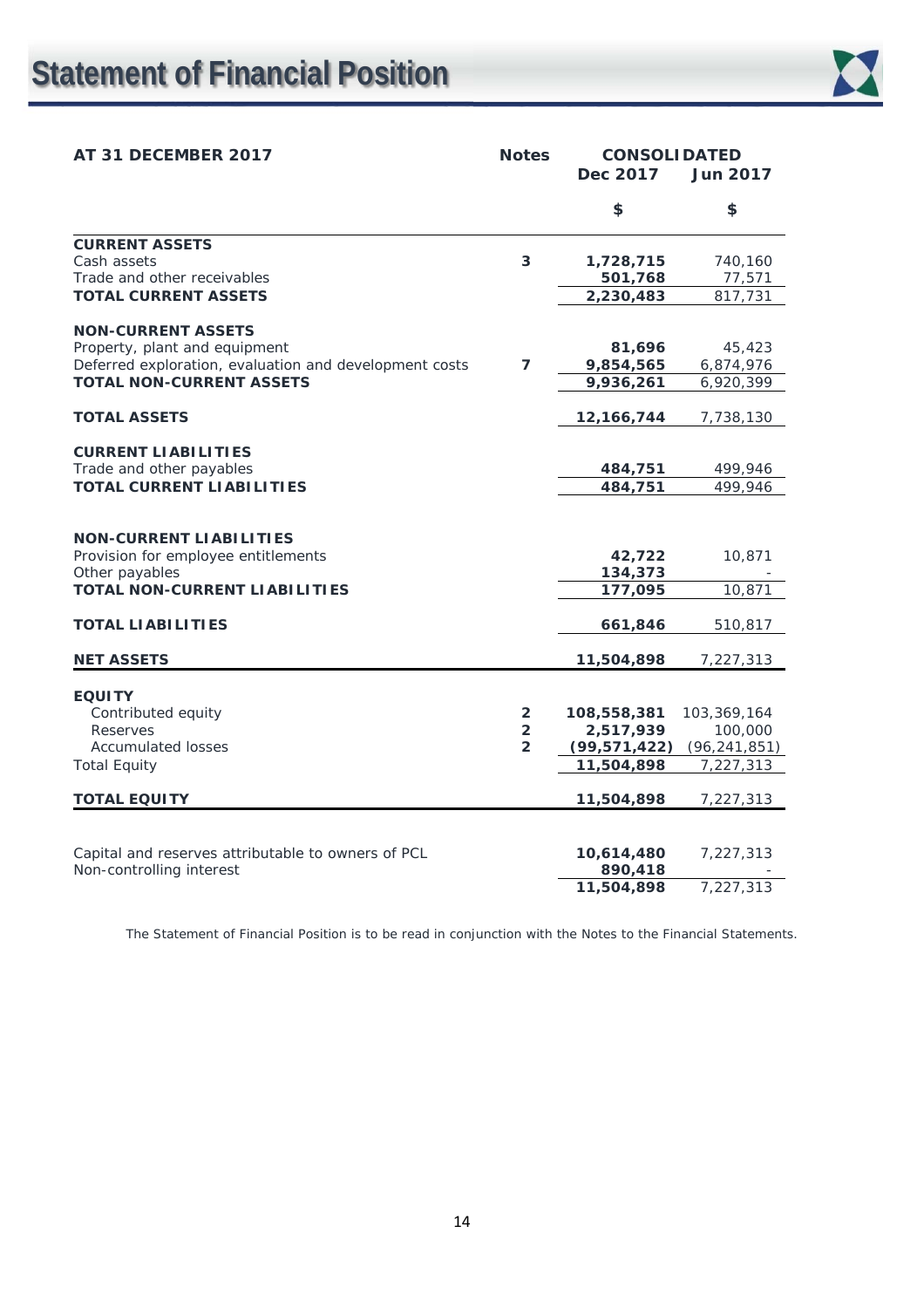

## **AT 31 DECEMBER 2017**

| <b>Share</b><br>Capital | <b>Retained</b><br>Earnings | <b>Reserves</b> | <b>Total</b><br><b>Equity</b> |
|-------------------------|-----------------------------|-----------------|-------------------------------|
| \$                      |                             | \$              | \$                            |
| 103,369,164             | (96, 241, 851)              | 100,000         | 7,227,313                     |
|                         | (2,697,124)                 |                 | (2,697,124)                   |
|                         | (632, 447)                  |                 | (632, 447)                    |
|                         |                             |                 | 10                            |
| 5,189,207               |                             |                 | 5,189,207                     |
|                         |                             | 2,417,939       | 2,417,939                     |
| 108,558,371             | (99, 571, 422)              | 2,517,939       | 11,504,898                    |
|                         |                             |                 |                               |
| 101,545,967             | (91, 414, 376)              | 154,000         | 10,285,591                    |
|                         | (3,303,188)                 |                 | (3,303,188)                   |
|                         |                             |                 |                               |
|                         |                             |                 |                               |
|                         | 154,000                     | (154,000)       |                               |
| 101,545,967             | (94,563,564)                |                 | 6,982,403                     |
|                         |                             |                 |                               |

\* Includes shares issued for the acquisition of subsidiary Bombora Natural Energy Pty Ltd.

The above Statement of Changes in Equity is to be read in conjunction with the Notes to the Financial Statements.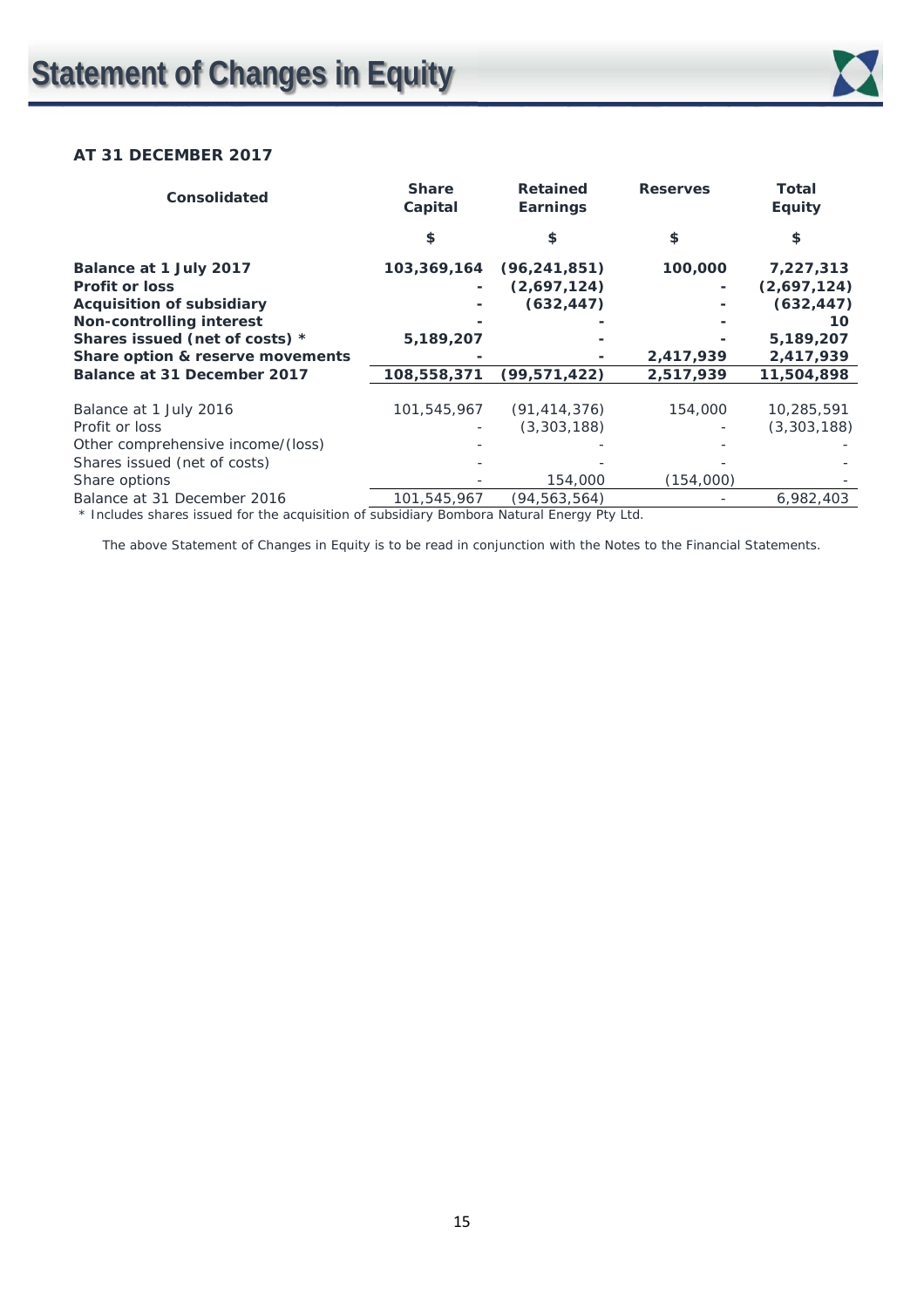| <b>HALF YEAR ENDED 31 DECEMBER 2017</b>                      | <b>CONSOLIDATED</b> |                     |
|--------------------------------------------------------------|---------------------|---------------------|
|                                                              | Half Year to        | <b>Half Year to</b> |
|                                                              | Dec 2017            | Dec 2016            |
|                                                              | \$                  | \$                  |
| CASH FLOWS FROM OPERATING ACTIVITIES                         |                     |                     |
| Payments to suppliers and employees                          | (1,718,540)         | (728,000)           |
| Expenditure on exploration interests                         | (1, 791, 111)       | (253, 438)          |
| NET CASH FLOWS FROM/(USED IN) OPERATING                      |                     |                     |
| <b>ACTIVITIES</b>                                            | (3,509,651)         | (981,438)           |
|                                                              |                     |                     |
| <b>CASH FLOWS FROM INVESTING ACTIVITIES</b>                  |                     |                     |
| Purchase of property, plant and equipment                    |                     |                     |
| Sale of 33.33% interest in subsidiary                        | 2,739,240           |                     |
| NET CASH FLOWS FROM/(USED IN) INVESTING<br><b>ACTIVITIES</b> |                     |                     |
|                                                              | 2,739,240           |                     |
| CASH FLOWS FROM FINANCING ACTIVITIES                         |                     |                     |
| Interest received                                            | 1,885               | 1,233               |
| Proceeds from issues of ordinary shares                      | 2,000,000           |                     |
| Share issue costs                                            | (354, 620)          |                     |
| NET CASH FLOWS FROM/(USED IN) FINANCING                      |                     |                     |
| <b>ACTIVITIES</b>                                            | 1,647,265           | 1,233               |
| NET INCREASE/(DECREASE) IN CASH HELD                         | 876,854             | (980, 205)          |
| Add opening cash brought forward                             | 760,160             | 1,157,927           |
| Effects of exchange rate changes                             | 91,701              | 11,248              |
| <b>CLOSING CASH CARRIED FORWARD</b>                          | 1,728,715           | 188,970             |

The above Statement of Cash Flows is to be read in conjunction with the Notes to the Financial Statements.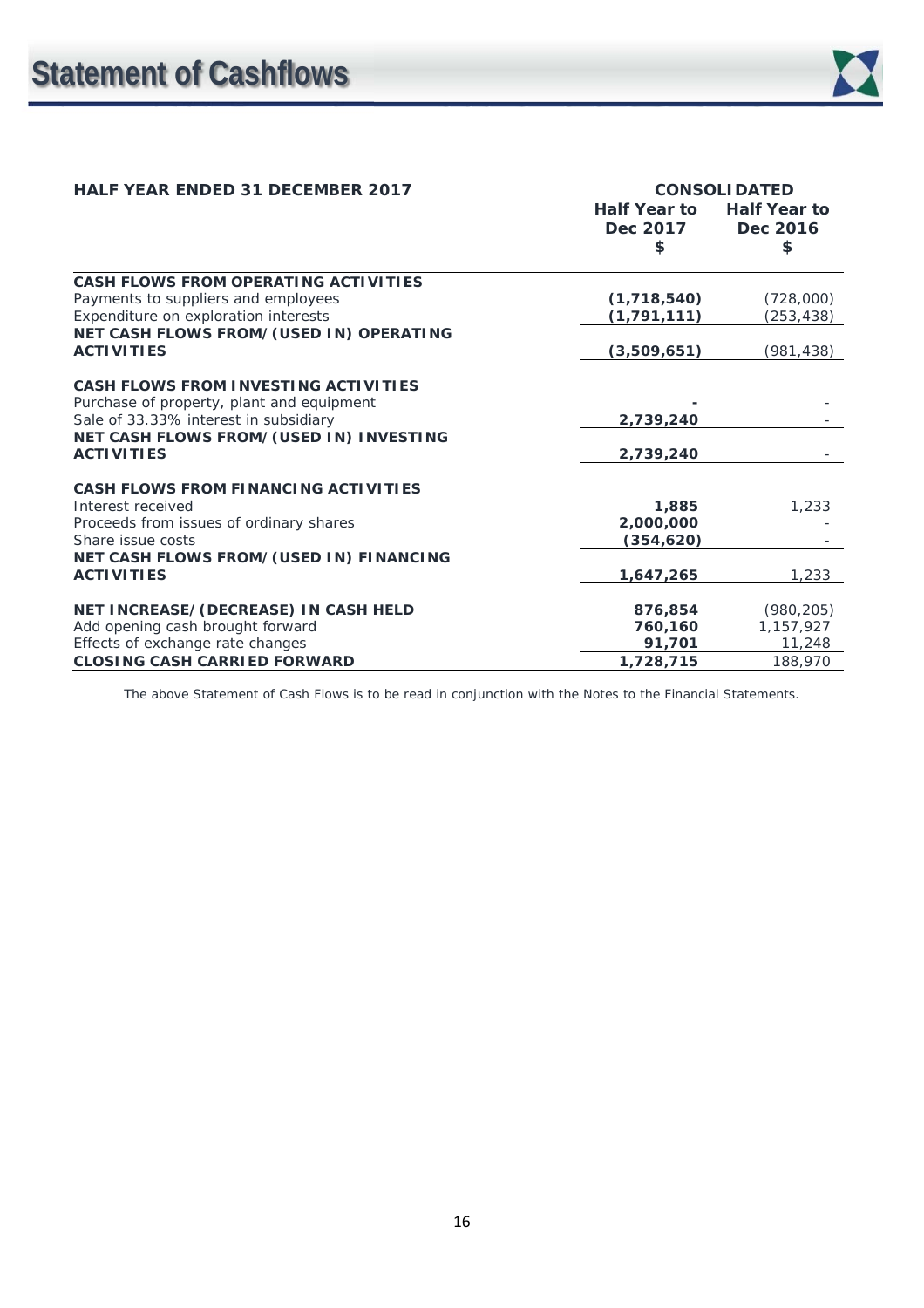

#### **Notes to the Financial Statements**

#### **For the Half Year ended 31 December 2017**

#### **1. Basis of Preparation of Half Year Financial Statements**

This general purpose financial report for the Half Year ended 31 December 2017 has been prepared in accordance with the Corporations Act 2001 and Accounting Standard AASB 134: Interim Financial Reporting. This Half Year Report does not include all the notes of the type normally included in an annual financial report. Accordingly, this report should be read in conjunction with the Annual Report for the year ended 30 June 2017 and public announcements made by Pancontinental Oil & Gas NL during the Half Year in accordance with any continuous disclosure obligations arising under the Corporations Act, 2001.

The accounting policies have been consistently applied to all the periods presented, unless otherwise stated.

#### *Principles of Consolidation*

The consolidated financial statements are those of the consolidated entity, comprising Pancontinental Oil & Gas NL and the companies it controlled from time to time during the half year and at balance date.

Information from the financial statements of subsidiaries is included from the date the parent company obtains control until such time as control ceases. Where there is loss of control of a subsidiary, the consolidated financial statements include the results for that part of the reporting period during which the company had control. All intercompany balances and transactions, including unrealised profits arising from intra group transactions, have been eliminated in full.

#### *Cash*

Cash and cash equivalents includes cash on hand, deposits held at call with financial institutions, other short term, highly liquid investments with original maturities of three months or less that are readily convertible to known amounts of cash and which are subject to an insignificant risk of changes in value.

#### *Taxation*

The Company has not brought to account the estimated future income tax benefits attributable to tax losses and temporary differences as a deferred tax asset, as it is not yet considered probable that future taxable profit will be available for utilisation.

#### *Impairment of Assets*

The recoverable amount of an asset is determined as the higher of net selling price and value in use.

Plant and equipment is carried at cost less accumulated depreciation and any accumulated impairment losses. The fair value of plant and equipment, as determined by reference to observable prices, is not materially different to the carrying amount.

#### *Capitalisation of Exploration and Evaluation Costs*

The Company complies with AASB 6 *Exploration for and Evaluation of Mineral Resources*. Costs arising from exploration and evaluation activities are carried forward provided such costs are expected to be recouped through successful development, or by sale, or where exploration and evaluation activities have not, at reporting date, reached a stage to allow reasonable assessment regarding the existence of economically recoverable reserves.

Costs carried forward in respect of an area that is abandoned are written off in the year which the decision to abandon is made.

#### *Significant Accounting Policies & Changes in Accounting Policies*

The accounting policies applied by the consolidated entity in this consolidated interim financial report are the same as those applied by the consolidated entity in its consolidated financial report as at and for the year ended 30 June 2017.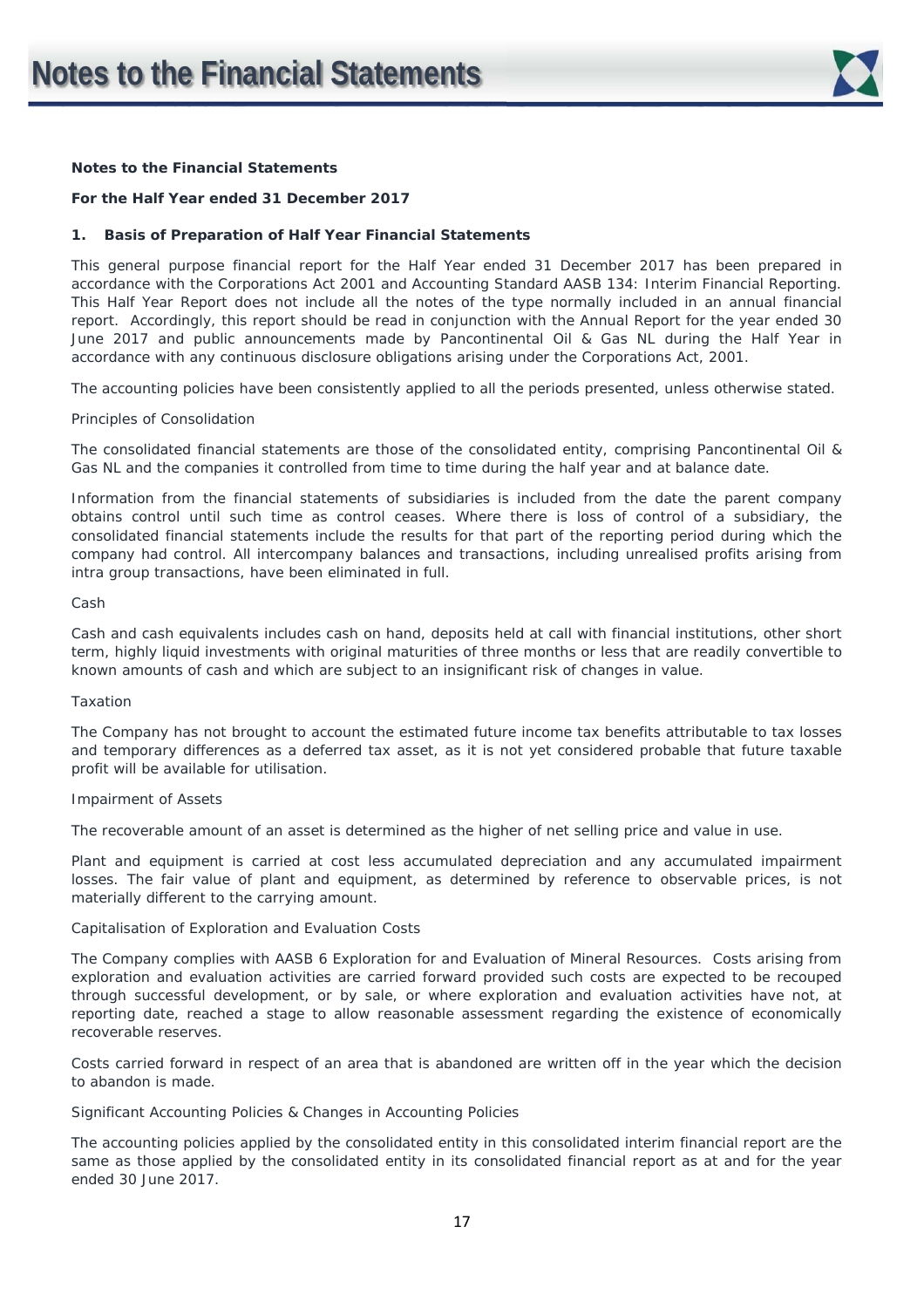

## **Notes to the Financial Statements**

#### **For the Half Year ended 31 December 2017**

#### **1. Basis of Preparation of Half Year Financial Statements Continued**

In the half year ended 31 December 2017, the Group has reviewed all of the new and revised Standards and Interpretations issued by the AASB that are relevant to its operations and effective for annual reporting periods beginning on or after 1 July 2017.

It has been determined by the Group that there is no impact, material or otherwise, of the new and revised Standards and Interpretations on its business and, therefore, no change is necessary to Group accounting policies.

The Group has also reviewed all new Standards and Interpretations that have been issued but are not yet effective for the half year ended 31 December 2017. As a result of this review the Group has determined that there is no impact, material or otherwise, of the new and revised Standards and Interpretations on its business and, therefore, no change necessary to Group accounting policies.

#### **2. Equity**

#### **Contributed Equity**

|                                                                | \$             |
|----------------------------------------------------------------|----------------|
| Balance as at 30 June                                          | 103,369,164    |
| Acquisition of subsidiary                                      | 3,298,422      |
| NCI issued capital                                             | 10             |
| Placement                                                      | 2,000,000      |
| Issue of shares to Directors                                   | 175,000        |
| Share issue costs                                              | (284,215)      |
| Balance as at 31 December                                      | 108,558,381    |
| <b>Reserves</b>                                                |                |
|                                                                | \$             |
| Balance as at 30 June                                          | 100,000        |
| Option Reserve                                                 | 892,324        |
| Acquisition of subsidiary                                      | (1, 284, 081)  |
| <b>NCI Reserve</b>                                             | 1,919,278      |
| <b>NCI</b>                                                     | 890,418        |
| Balance as at 31 December                                      | 2,517,939      |
| <b>Accumulated Losses</b>                                      |                |
|                                                                | \$             |
| Loss from ordinary activities after related income tax expense | (2,697,124)    |
| Accumulated profits (losses) brought forward                   | (96, 241, 851) |
| Acquisition of subsidiary                                      | (632, 447)     |
| Adjustment from options (options vesting and expiring)         |                |
| Accumulated profits (losses) at end of Half Year               | (99, 571, 422) |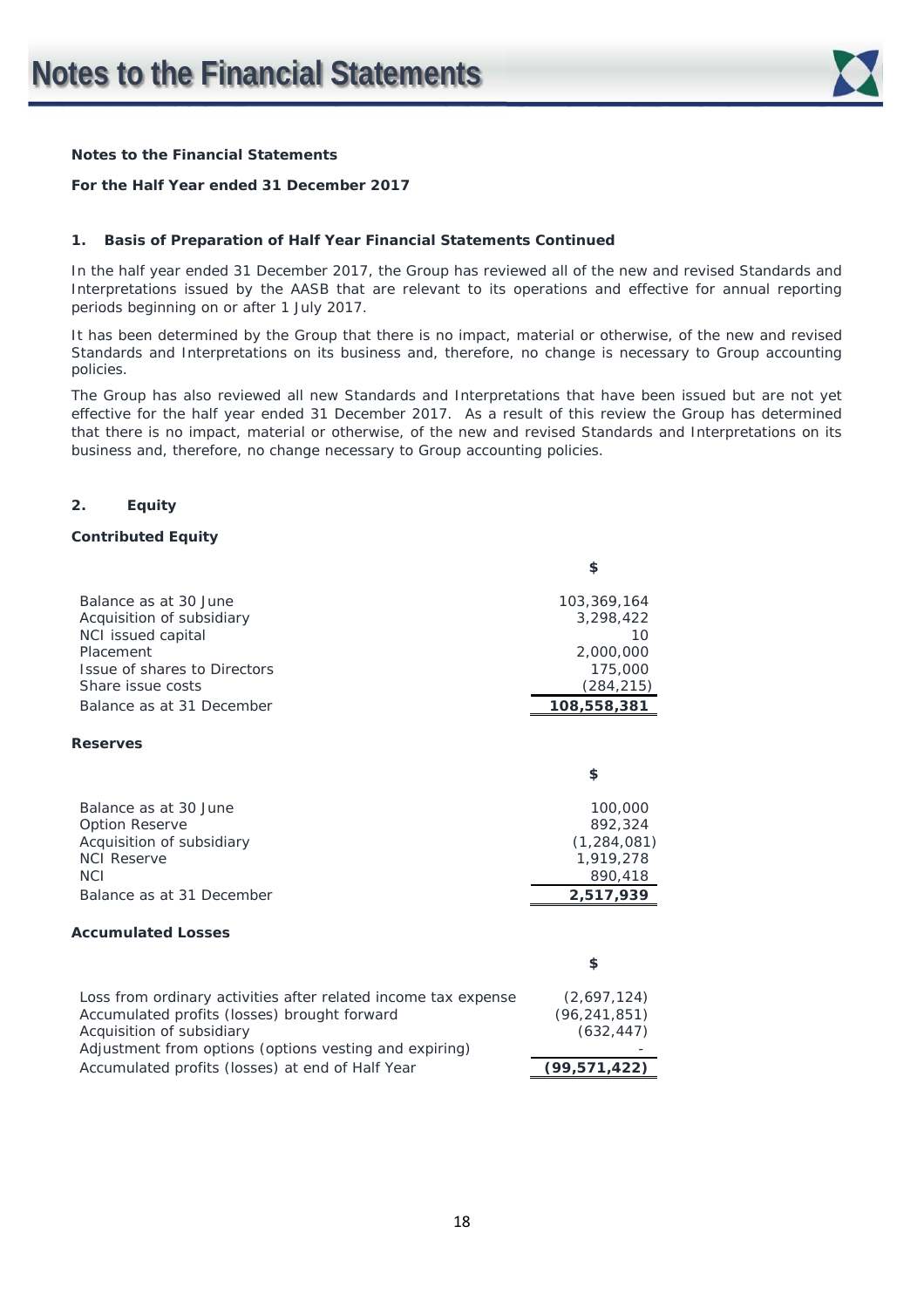

## **3. Reconciliation of Cash**

| Cash at the end of the Half Year as shown in the Statement of<br>Cash Flows is reconciled to the related items in the Financial<br>Statements as follows: | $31 - Dec-17$<br>\$ | 30-Jun-17          |
|-----------------------------------------------------------------------------------------------------------------------------------------------------------|---------------------|--------------------|
| Deposits – at call<br>Cash on hand and at bank                                                                                                            | 20,000<br>1,708,715 | 555,041<br>185,119 |
| Cash and Equivalents at 31 December                                                                                                                       | 1,728,715           | 740,160            |

## **4. Issued and Quoted Securities at end of current Half Year**

| <b>Category of Securities</b>                     | <b>Number</b><br><b>Issued</b> | <b>Number</b><br>Quoted |                    |                        |
|---------------------------------------------------|--------------------------------|-------------------------|--------------------|------------------------|
| Ordinary Shares at 30 June 2017                   | 2,450,077,442                  | 2,450,077,442           |                    |                        |
| Issued during Half Year ended<br>31 December 2017 | 2,811,711,226                  | 2,811,711,226           |                    |                        |
| Balance at 31 December 2017                       | 5,261,788,668                  | 5,261,788,668           |                    |                        |
|                                                   |                                |                         | <b>Exercise</b>    | <b>Expiry</b>          |
| Options at beginning of the<br>Half Year          | 100,000,000                    |                         | \$0.005            | 21 Apr 20              |
|                                                   | 100,000,000                    |                         |                    |                        |
| Issued during the Half Year                       | 197,317,074<br>197,317,075     |                         | \$0.005<br>\$0.004 | 24 Jul 20<br>24 Jul 22 |
|                                                   | 72,500,000                     |                         | \$0.006            | 11 Dec 21              |
|                                                   | 467, 134, 149                  |                         |                    |                        |
| Expired during the Half Year                      |                                |                         |                    |                        |
|                                                   |                                |                         |                    |                        |
| Options at end of the Half Year                   | 567,134,149                    |                         |                    |                        |

## **5. Earnings per Share**

|                                                                                                                                                                                                                                                             | <b>Half Year</b><br><b>Ended</b><br>31-Dec-17 | <b>Half Year</b><br><b>Ended</b><br>31-Dec-16 |
|-------------------------------------------------------------------------------------------------------------------------------------------------------------------------------------------------------------------------------------------------------------|-----------------------------------------------|-----------------------------------------------|
| Basic earnings per share - cents<br>Diluted earnings per share is not materially different from Basic<br>earnings per share<br>The weighted average number of ordinary shares outstanding<br>during the Half Year used in the calculation of basic earnings | (0.07)<br>(0.07)                              | (0.20)<br>(0.20)                              |
| per share                                                                                                                                                                                                                                                   |                                               | 3,869,802,453 1,717,494,096                   |

## **6. Segmental Information**

The Company operates in Australia, America and Africa, however internal reporting is conducted on an entity wide basis.